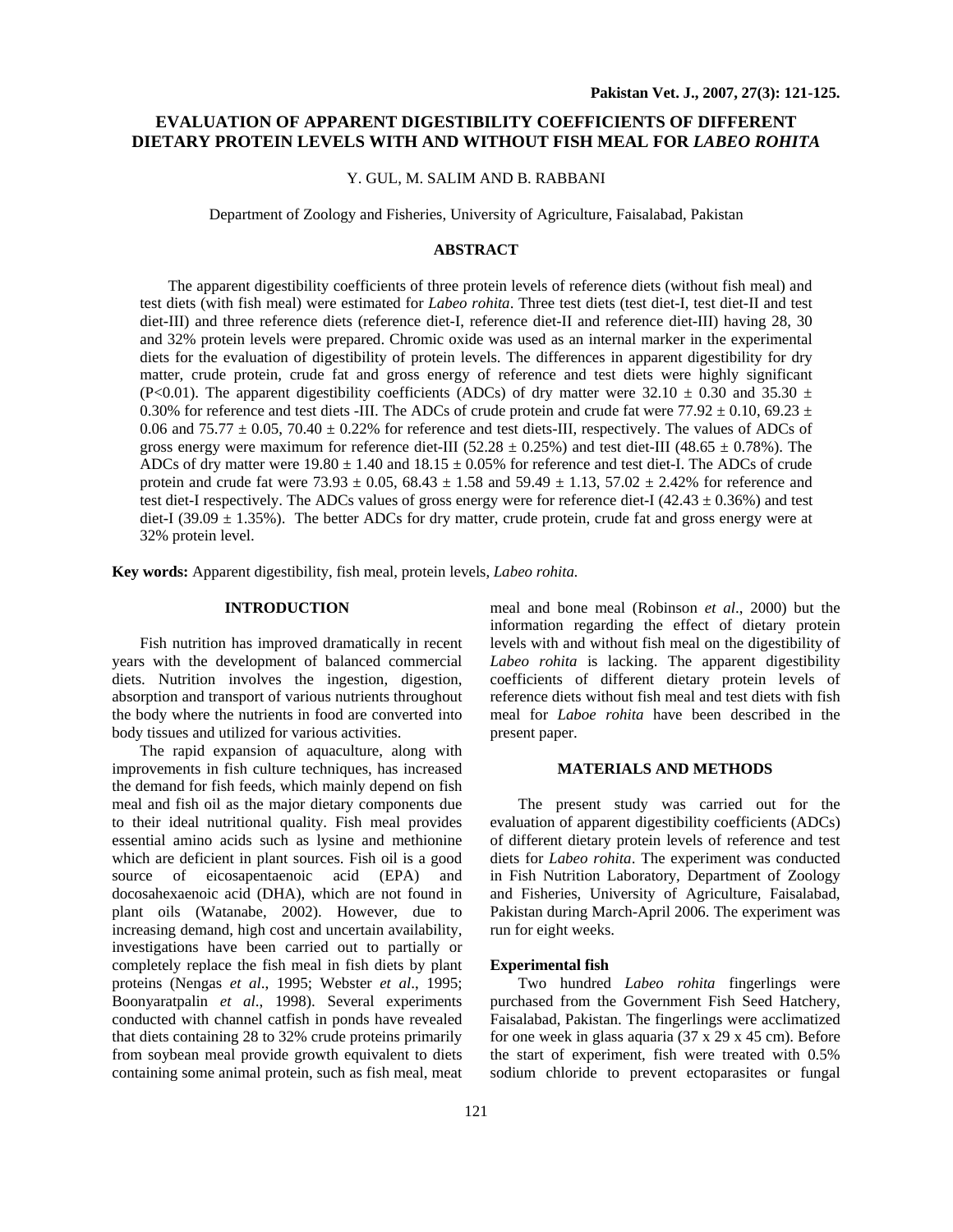infection (Rowland and Ingram, 1991). During this period, fish were fed once daily on the reference diet used in subsequent digestibility study (Allan and Rowland, 1992).

# **Feed ingredients and diets preparation**

Each test diet was composed of 70 percent reference diet and 30 percent test ingredient (fish meal) on dry weight basis. Three test diets (with fish meal) and reference diets (without fish meal) having three protein levels (28, 30 and 32%) were prepared by applying Win feed formulation Package, ver. 2.6 (software program). Chromic oxide was used as an inert marker and incorporated into experimental diets at 1.0 percent inclusion level.

The ingredients used in reference and test diets were ground, sieved and mixed in mixer for 30 minutes, where after, fish oil was gradually added, while mixing constantly. Then 85 ml of water per 100g of feed was slowly blended into the mixture, resulting in a suitably dough texture for fish food (Lovell, 1989). Drying was carried out in a convection oven at 35°C for 48 hours. The dry product was cut into pellets of 2.5 mm diameter. The composition of ingredients of reference and test diets is shown in Table 1.

#### **Experimental protocol**

An eight week digestibility experiment was conducted by using faecal collection tanks in which a settling column was used to separate the faecal material of fish from effluent water. Water temperature remained 30-32°C during the study period. Air pumps were used to maintain the level of dissolved oxygen (5- 5.5 mg/l). For each treatment, two replicates were used and in each replicate 10 fingerlings were stocked (average body weight 16 gm). Fish were fed at the rate of 2 percent of their live wet body weight twice daily (morning and afternoon) in the feeding chamber. After

**Table 1: Composition of reference and test diets (%)** 

a feeding session of 2-3 hours, fingerlings were shifted to faecal collection tanks for faecal collection.

### **Analytical procedure**

Samples of six experimental diets and their respective faeces were homogenized using a mortar pestle and analyzed by standard AOAC (1995) procedures: dry matter (DM) by oven drying at 105°C for 16 hours, crude protein (CP) by micro-kjeldhal analysis and gross-energy by oxygen bomb calorimetry. Crude fat was determined following petroleum ether extraction method (Bligh and Dyer, 1959) through 10454 soxtec system HTz. Chromic oxide was estimated by using acid digestion method (Divakaran *et al*., 2002), through UV/VIS 2001 spectrophotometer. Apparent digestibility coefficients of nutrients for each diet were calculated by using the standard method of Maynard and Loosli (1969).

Finally, data were subjected to one-way analysis of variance (Steel *et al.,* 1996). Differences between means were evaluated by Tukey's Honesty Significant Difference Test (Snedecor and Cochran, 1991).

#### **RESULTS**

The result of proximate analysis of reference and test diets, having three dietary protein levels and estimation of chromic oxide in diets and faeces are shown in Tables 2 and 3. The effects of diets on apparent digestibility for dry matter, crude protein, crude fat and gross energy of all the experimental diets were highly significant (P<0.01). The apparent digestibility of dry matter was maximum for reference and test diets-III (32.10  $\pm$  0.30 and 35.30  $\pm$  0.30%) at 32% protein level. The difference in apparent digestibility of dry matter between reference diet-I and test diet-I was non-significant, whereas the means of remaining reference and test diets were significantly different from each other (Table 4).

|                    | $\cdots$<br>Dietary protein levels |             |                  |             |                  |             |  |  |
|--------------------|------------------------------------|-------------|------------------|-------------|------------------|-------------|--|--|
|                    | 28%                                |             | 30%              |             | 32%              |             |  |  |
| <b>Ingredients</b> | <b>Reference</b>                   | <b>Test</b> | <b>Reference</b> | <b>Test</b> | <b>Reference</b> | <b>Test</b> |  |  |
|                    | diet-I                             | diet-I      | diet-II          | diet-II     | diet-III         | diet-III    |  |  |
| Rice polishing     | 29.23                              | 35.81       | 26.94            | 42.42       | 24.66            | 41.36       |  |  |
| Wheat bran         | 29.37                              | 13.49       | 27.32            | 3.55        | 25.26            | 0.03        |  |  |
| Corn gluten 60%    | 33.40                              | 11.70       | 37.74            | 16.03       | 42.08            | 20.46       |  |  |
| Fish meal          | 0.00                               | 30.00       | 0.00             | 30.00       | 0.00             | 30.00       |  |  |
| Fish oil           | 6.00                               | 7.00        | 6.00             | 6.00        | 6.00             | 6.15        |  |  |
| Vitamin premix     | 1.00                               | 1.00        | 1.00             | 1.00        | 1.00             | 1.00        |  |  |
| Chromic oxide      | 1.00                               | 1.00        | 1.00             | 1.00        | 1.00             | 1.00        |  |  |
| Total.             | 100.00                             | 100.00      | 100.00           | 100.00      | 100.00           | 100.00      |  |  |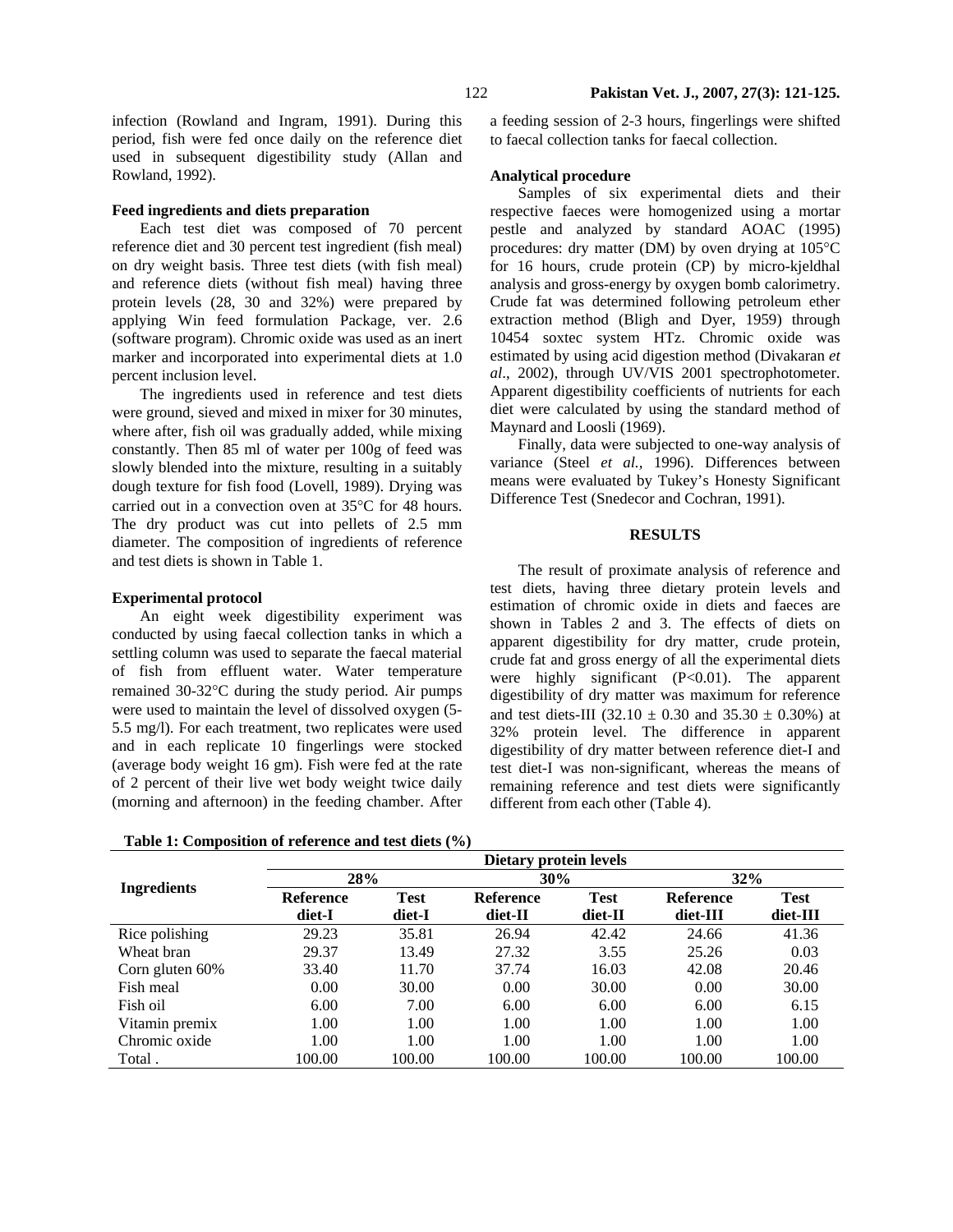| <b>Diets</b>       | Protein<br>level<br>$\left( \frac{0}{0} \right)$ | Dry matter<br>$\frac{9}{6}$ | Crude protein<br>$\frac{9}{6}$ | <b>Crude fat</b><br>$\frac{9}{6}$ | <b>Gross energy</b><br>$(k \text{ cal/g})$ | <b>Chromic</b><br>oxide<br>$\left( \frac{0}{0} \right)$ |
|--------------------|--------------------------------------------------|-----------------------------|--------------------------------|-----------------------------------|--------------------------------------------|---------------------------------------------------------|
| Reference diet-I   | 28                                               | $91.31 + .03$               | $27.13 + 0.05$                 | $3.39 + 0.34$                     | $2.66+0.02$                                | $0.97+0.01$                                             |
| Test diet-1        | 28                                               | $91.97+0.05$                | $27.58 + 0.02$                 | $3.47 + 0.03$                     | $2.97+0.10$                                | $0.95 + 0.04$                                           |
| Reference diet-II  | 30                                               | $93.43 + 0.07$              | $29.08 + 0.02$                 | $5.93+0.05$                       | $3.03 + 0.06$                              | $0.86 + 0.01$                                           |
| Test diet-II       | 30                                               | $93.31 + 0.04$              | $29.37+0.02$                   | $5.00+0.00$                       | $3.20 + 0.08$                              | $0.90 + 0.02$                                           |
| Reference diet-III | 32                                               | $93.27+0.03$                | $31.40 + 0.09$                 | $6.47 \pm 0.02$                   | $3.19 + 0.05$                              | $0.72 + 0.01$                                           |
| Test diet-III      | 32                                               | $93.74 + 0.24$              | $31.63 \pm 0.05$               | $6.48 \pm 0.02$                   | $3.35 \pm 0.04$                            | $0.68 \pm 0.01$                                         |

**Table 2: Proximate analysis of diets and estimation of chromic oxide** 

| Table 3: Proximate analysis of faeces and estimation of chromic oxide |  |  |
|-----------------------------------------------------------------------|--|--|
|                                                                       |  |  |

| <b>Faeces</b>      | <b>Protein levels</b><br>$\binom{0}{0}$ | Dry matter<br>$\frac{9}{6}$ | Crude protein<br>$\frac{9}{0}$ | <b>Crude fat</b><br>$\left(\frac{0}{0}\right)$ | Gross<br>energy<br>$(k \text{ cal/g})$ | <b>Chromic</b><br>oxide $(\% )$ |
|--------------------|-----------------------------------------|-----------------------------|--------------------------------|------------------------------------------------|----------------------------------------|---------------------------------|
| Reference diet-I   | 28                                      | $88.50 + 0.08$              | $8.84 + 0.012$                 | $1.71 + 0.02$                                  | $1.90+0.05$                            | $1.21 + 0.02$                   |
| Test diet-1        | 28                                      | $89.01 + 0.09$              | $10.09 + 0.01$                 | $1.73 + 0.02$                                  | $2.18+0.10$                            | $1.16 + 0.05$                   |
| Reference diet-II  | 30                                      | $89.93+0.02$                | $9.40+0.13$                    | $2.76 + 0.17$                                  | $2.22+0.05$                            | $1.14 + 0.02$                   |
| Test diet-II       | 30                                      | $90.19 + 0.03$              | $11.45 + 0.08$                 | $2.95+0.06$                                    | $2.32+0.03$                            | $1.16 + 0.02$                   |
| Reference diet-III | 32                                      | $91.11 + 0.06$              | $10.16 + 0.13$                 | $2.93+0.01$                                    | $2.35+0.06$                            | $1.06 + 0.01$                   |
| Test diet-III      | 32                                      | $91.48 \pm 0.18$            | $11.87+0.09$                   | $2.97+0.04$                                    | $2.66 + 0.06$                          | $1.05 \pm 0.01$                 |

Apparent crude protein digestibility coefficients were also highest for reference diet-III (77.92  $\pm$  0.10%) and test diet-III (75.77  $\pm$  0.05%) at 32% protein level. The apparent digestibility of crude protein (Table 4) of reference diet-I was non-significantly different from reference diet-II, test diet-II and test diet-III. Test diet-I was significantly different from reference diet-II, III and test diet-III, but non-significantly different from test diet-II. Reference diet-II was significantly different from test diet-II but non-significantly different from reference and test diets-III. Test diet-II was significantly different from remaining diets except reference diet-I. Reference diet-III and test diet-III were however, non-significantly different from each other.

The apparent crude fat digestibility coefficients were also high for reference diet-III (69.23  $\pm$  0.06%) and test diet-III (70.40  $\pm$  0.22%) at 32% protein level. The difference of means of crude fat digestibility for reference diet-I, test diet-I and II were non-significantly different from each other. The means of reference diet-II was non-significantly different from test diet-II and reference diet-III. The remaining diets were significantly different from each other (Table 4).

The high values of apparent gross energy digestibility coefficients were  $52.28 \pm 0.25$  and  $48.65 \pm$ 0.78% for reference-III and test diet-III at 32% protein level. The differences of means of digestibility of gross energy between reference diet-I, II and test diet-II were non-significant. The mean of test diet-I was significantly different from the remaining diets. Reference diet-II and test diet-II were non-significantly different from each other but differed significantly from reference and test diets-III (Table 4).

#### **DISCUSSION**

The apparent digestibility of dry matter was much lower than the values of 84-89 and 66-77% reported by Eusebio *et al*. (2004) and Salim *et al.* (2004), respectively. The apparent digestibility coefficient for dry matter may be affected by the type of raw material used (whole fish or its by-products). Fish by-products, such as those generated by the filleting industry (sometime referred to as white fish meal) have higher level of ash and lower level of protein than whole fish meals. High level of ash generally affects digestibility

| Table 4: Apparent digestibility (%) of dietary protein levels of reference and test diets |
|-------------------------------------------------------------------------------------------|
|-------------------------------------------------------------------------------------------|

| Diets              | <b>Protein level</b> | Dry matter                | Crude protein           | <b>Crude fat</b>          | <b>Gross energy</b>         |
|--------------------|----------------------|---------------------------|-------------------------|---------------------------|-----------------------------|
| Reference diet- I  | 28                   | $19.80^{\circ}$ ± 1.40    | $73.93^{bc}+0.05$       | $59.49^{\text{d}} + 1.13$ | $42.43^{\circ}+0.36$        |
| Test diet-I        | 28                   | $18.15^{\circ}$ ± 0.05    | $68.43^d \pm 1.58$      | $57.02^{\text{d}}$ + 2.42 | $39.09^{\mathrm{d}}$ + 1.35 |
| Reference diet-II  | 30                   | $24.50^{\circ}$ ± 0.30    | $75.64^{ab} \pm 0.24$   | $64.85^{bc}$ + 1.64       | $44.65^{\circ}+0.30$        |
| Test diet-II       | 30                   | $22.05^{\text{d}} + 0.05$ | $70.99^{cd} \pm 0.21$   | $61.25^{\text{cd}}+0.73$  | $43.30^{\circ}+1.05$        |
| Reference diet-III | 32                   | $32.10^b \pm 0.30$        | $77.92^a + 0.10$        | $69.23^b$ ±0.06           | $52.28^{\circ}+0.25$        |
| Test diet-III      | 32                   | $35.30^4 \pm 0.30$        | $75.77^{ab}$ $\pm 0.05$ | $70.40^{\circ}$ ± 0.22    | $48.65^b \pm 0.78$          |

Mean values with different superscripts within a row differ significantly (P<0.01).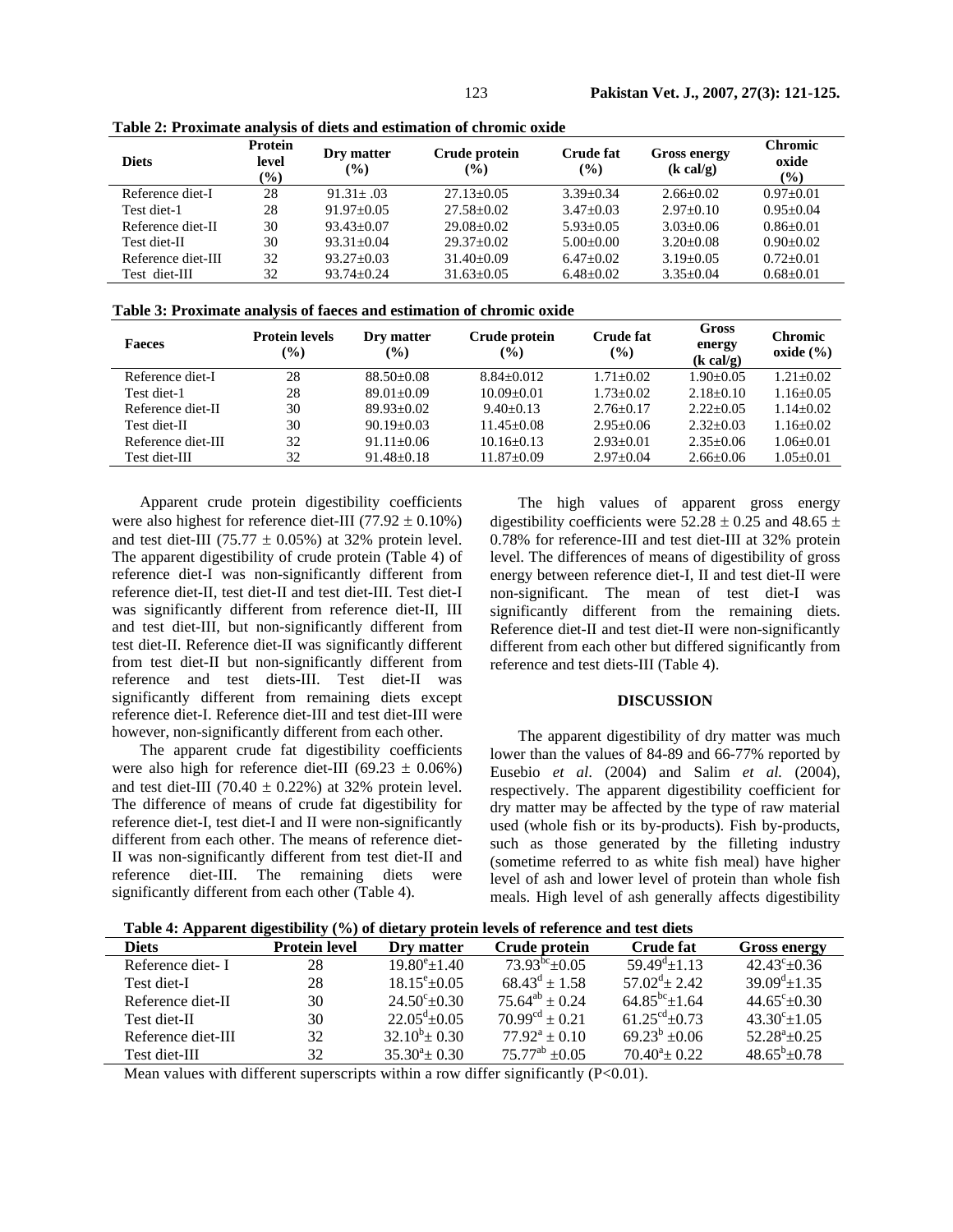of dry matter and results in high waste outputs and can also produce mineral imbalance (Cho and Bureau, 1998). The apparent digestibility for crude protein in the present study was less than that reported by Hossain and Jauncey (1989), who observed that apparent digestibility coefficient for crude protein of fish meal in carp was 88.9%. Similar value of fish meal digestibility for *Labeo rohita* was also reported by Salim *et al.* (2004). According to Anonymous (1997), carp can digest up to 95% of proteins in fish meal. However, the value can decrease from 92 to 68%, depending on source and treatment of the meals (Pike *et al.,* 1990). The difference in protein digestibility may be due to differences in chemical composition, origin and processing of various feed ingredients, method of faeces collection and fish species (Koproco *et al.,* 2004). Digestibility of fish meal may be improved by applying low temperature in the drying process (Pike *et al.,* 1990). The high apparent digestibility on 32% protein level might be due to better availability of amino acids than 30 and 28% protein levels. Muzamel *et al.* (2003) observed that the level of essential amino acids in 30% protein diet was comparatively higher than 25 and 20 percent dietary protein levels.

The apparent digestibility of crude fat in the present study was also lower than the values reported by NRC (1993). The values of NRC were in range of 85-95% for fish meal. The values of crude fat digestibility of 81.35 ± 3.64% reported by Jalal *et al*. (2000) were also higher than our findings. However, the fat digestibility of current study was slightly higher than the value (68%) reported by Gaylord and Gatlin (1996). They concluded that differences in lipid digestibility values for red drum (*Sciaenops ocellatus*) compared to other species might be attributable to differences in technique used to extract lipid.

The apparent gross energy digestibility was slightly higher than the finding of Laining *et al*. (2003), who observed apparent gross energy digestibility of  $51.1 \pm$ 0.89% for fish meal. The apparent gross energy digestibility in the present study was lower than that reported by other researchers (74%, Windell *et al*., 1978; 91%, Cho *et al.*, 1982; 91.5%, Smith *et al*., 1980) for rain bow trout, (83%; Law, 1986) for grass carp (73.5%, Kirchgessner *et al*., 1986).

#### **Conclusions**

The apparent digestibility of dry matter, crude protein and crude fat observed in the present study was comparatively lower than other reported studies. However, the comparison of dietary protein levels revealed that apparent digestibility increased with the increased in dietary protein levels and the digestibility was maximum at 32% dietary protein level.

# **REFERENCES**

- Allan, G. L. and S. J. Rowland, 1992. Development of an experimental diet for silver perch (*Bidyanus bidyanus*). Austasia Aquaculture, 6: 39-40.
- Anonymous, 1997. Nutrient Requirements of Warm Water Fish. National Academy of Sciences, Washington, DC, USA.
- AOAC, 1995. Official Methods of Analysis.  $16<sup>th</sup>$  Ed., Association of Official Analytical Chemists. Arlington. VA, USA.
- Bligh, E. G. and W. J. Dyer, 1959. A rapid method of total fat extraction and purification. Canadian J. Biochem. Physiol., 37: 911-917.
- Boonyaratpalin, M., P. Suraneiranat and T. Tunpibal, 1998. Replacement of fish meal with various types of soybean products in diet for the Asian seabass, *Lates calearifer*. Aquaculture, 161: 67-68.
- Cho, C. Y., S. J. Slinger and H. S. Bayley, 1982. Bioenergetics of Salmonid fishes: energy intake, expenditure and productivity. Comp. Biochem. Physiol. (B), 73: 25-41.
- Cho, C. Y. and D. P. Bureau, 1998. An introduction to nutrition and feeding of fish. Fish Culture, 11:199- 210.
- Divakaran, S., G. O. Leonard and P. F. Ian, 2002. Note on the methods for determination of chromic oxide in shrimp feeds. J. Agri. Food Chem., 50: 464-467.
- Eusebio, P. S., R. M. Coloso and E. P. Mamauag, 2004. Apparent digestibility of selected ingredients in diets for juvenile grouper, *Epinephelus coiodes* (Hamilton). Aqua. Res., 35: 1261-1269.
- Gaylord, T. G. and D. M. Gatlin, 1996. Determination of digestibility coefficients of various feedstuffs for red drum (*Sciaenops ocellatus*). Aquaculture, 139(3): 303-314.
- Hossain, M. A. and K. Jauncey, 1989. Studies on the protein, energy and amino acid digestibility of fish meal, mustard oil cake, linseed and sesame meal for common carp (*Cyprinus carpio* L). Aquaculture, 83: 59-72.
- Jalal, K. C. A., M. A. Ambak, C.R. Saad, A. Hassan and M. A. B. Abol, 2000. Apparent digestibility coefficients for common major feed ingredients in formulated feed diets for tropical sport fish, *Tor tambroides* fry. Pakistan J. Biol. Sci., 3(2): 261- 264.
- Koproco, K., P. T. Seven and G. Tuna, 2004. Apparent digestibility coefficients of protein in selected feedstuffs for juvenile Nile tilapia (*Oreochromis niloticus* L.). Pakistan J. Biol. Sci., 7(12): 2173- 2176.